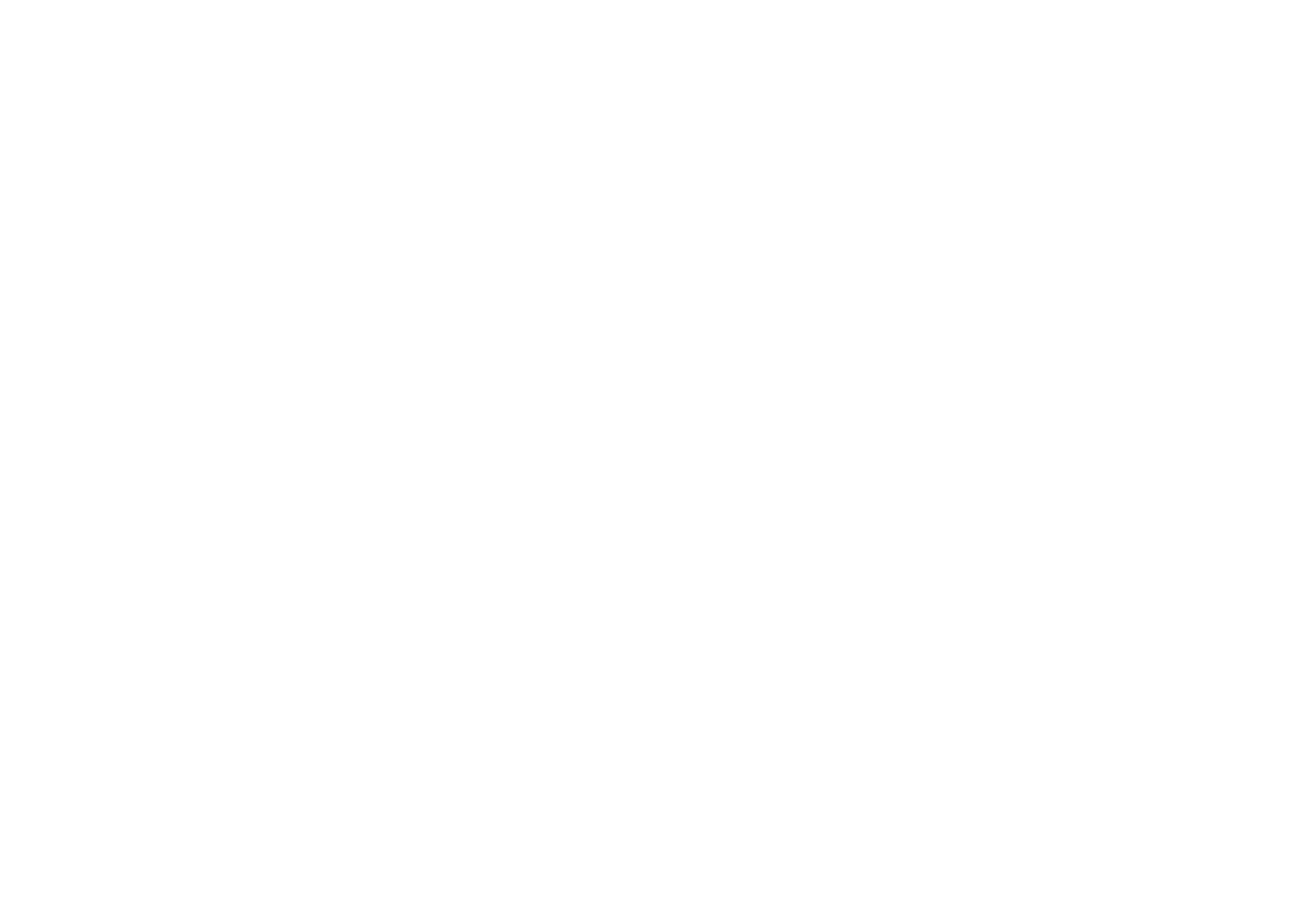# **INSTALLATION INSTRUCTIONS AND<br>TEMPLATE**

Warm air hand dryer. Intended for use in<br>a household environment by non-expert<br>users. Not suitable for outdoor use.

#### **IMPORTANT**

This appliance can be used by children<br>aged from 8 years and above and<br>persons with reduced physical, sensory<br>or mental capabilities or lack of or mental capabilities or lack of<br>experience and knowledge if they have<br>been given supervision or instruction<br>concerning use of the appliance in a safe<br>way and understand the hazards<br>involved. Children shall not play with children without supervision.

If a fault develops disconnect the<br>electrical supply, a qualified electrician<br>should be called.

#### **ELECTRICAL CONNECTION**

This appliance is intended for connection<br>to fixed wiring. A fused means for disconnection in all

poles must be provided in the fixed wiring<br>in accordance with the wiring rules. Check that the electrical rating shown on the Hand Dryer (rating label) is compatible with the electrical supply.

WARNING: THIS PRODUCT MUST BE<br>EARTHED.

Installation must be supervised by a qualified electrician. Installation and wiring must conform to<br>current IEE Regulations (UK), local or<br>appropriate regulation (other countries).

Connect the ground / earth supply to the<br>terminal marked  $\frac{1}{2}$ , the Live supply<br>to the terminal marked (L) and the Neutral supply to the terminal<br>marked (N).

**MAINTENANCE** - Prior to carrying out<br>any maintenance, ensure that the electrical supply has been disconnected.

The cover should be wiped occasionally<br>with a damp cloth to remove surface marks

Do not use abrasive cleaning agents.

Every six months (more frequently in a<br>dusty environment) the inlet and outlet<br>grilles should be cleaned with a small brush to remove accumulated debris.

#### 中文

#### 安装说明及模板

暖风干手机。供家居环境中非专业<br>用户使用。 不适合户外使用。

### 重要事项

8岁及以上儿童,以及生理、感官 。或心上儿里,以及主理、您自由的人们的人士,在有他人照顾或向人们说的人士,在有他人照顾或向及知识的人士,在有他人照顾或向后说说的人士,在有他人照顾或向后的身边的事情是不同的情况下,儿童不得清洁或维修本身<br>这个时候的情况下,可以使用本电器。儿子在哪里的人们的人生存在不同玩弄了。 电器。

若电器发生故障导致电源断开,应 致电专业电 工。

电源接入

本电器应连接至固定线路。

固定线路应依据布线规则配有所有 电极的熔断 断开装置。

检查干手机(能效标签)上显示的<br>额定电功率 与电源是否兼容。

警告: 该产品必须接地。

必须在专业电工的监督下进行安 装.

安装及布线必须遵照当前 IEE 布线<br>规则 (英国) 以及其他国家/地区的 地方或 相应法规。

将地线与标记有 + 的接线端子相连 接,将火线与标记有(L)的接线端<br>子相连接,将零线与标记有(N)的 接线端子相连接。

**维修** - 进行维修之前, 请确保电源<br>已经断开。

应当不定期使用湿布擦拭外壳,去 除表面污迹 。

切勿使用磨砂清洁剂。

每六个月用小刷子清洁一次进风口<br>及出风口格 栅,去除堆积的污垢, 在多尘环境中应适当增加清洁次<br>数。

#### **INSTALLATIE-INSTRUCTIES EN SJABLOON**

Handdroger met warme lucht. Bedoeld voor huishoudelijk gebruik, door<br>ondeskundige gebruikers. Niet geschikt<br>voor gebruik buiten.

#### **BELANGRIJK**

Dit toestel mag worden gebruikt door<br>kinderen van 8 jaar en ouder en door<br>mensen met lichamelijke, zintuigelijke en mensen met lichamelijke, zintuigelijke en<br>mentale handicaps of onvoldoende<br>ervaring en kennis, zolang ze onder<br>toezicht staan of training hebben<br>ontvangen over het veilige gebruik van dit<br>toestel, en de bijbehorende gevare kinderen worden gereinigd en<br>onderhouden onder toezicht van een volwassene.

Als het toestel defect raakt, haalt u de stekker uit het stopcontact en roept u de hulp van een erkende elektricien in.

#### **ELEKTRISCHE AANSLUITING**

Dit toestel wordt permanent op de netvoeding aangesloten.

Volgens de bedradingsregels moet de<br>vaste bedrading een zekering bevatten waste bedraamig con zekening bev<br>waarmee alle stroom kan worden<br>uitgeschakeld.

Controleer of de elektrische spanning op<br>het label van de handdroger overeenkomt met die van de netstroom.

## WAARSCHUWING: DIT TOESTEL MOET<br>GEAARD ZIJN.

Het toestel moet onder toezicht van een erkende elektricien worden geïnstalleerd.

De installatie en de bedrading moeten<br>voldoen aan de huidige IEE-reguleringen (GB) en aan alle plaatselijke of geldende<br>reguleringen (in andere landen).

Sluit de aarddraad aan op het dia de aandalaad aan op net<br>aansluitpunt met de  $\frac{1}{z}$ , de<br>spanningsdraad op het aansluitpunt met<br>de (L) en de neutrale draad op het aansluitpunt met de (N).

**ONDERHOUD** - Voordat u onderhoud<br>uitvoert, moet de netstroom uitgeschakeld ziin

De kap moet af en toe met een vochtige doek worden schoongewreven om het oppervlaktevuil te verwijderen.

Gebruik geen biitende reinigingsmiddelen.

Om de zes maanden (en vaker in stoffige<br>ruimtes) moeten de in- en uitlaatroosters met een kleine borstel schoongemaakt worden om het opgehoopte vuil te verwijderen.

# **INSTRUCTIONS ET GABARIT<br>D'INSTALLATION**

Sèche-mains à air chaud. Conçu pour un usage domestique par des utilisateurs sans connaissances spéciales. Ne convient pas à un<br>usage à l'extérieur.

#### **IMPORTANT**

Cet appareil peut être utilisé par des enfants à<br>partir de 8 ans, et par des personnes présentant partir de 8 ans, et par des personnes presentant<br>des capacités physiques, sensorielles ou<br>mentales réduites, ou un manque d'expérience<br>ou de connaissances si celles-ci sont sous<br>surveillance ou ont reçu des instructions<br>co enfants sans surveillance.

Si un défaut se manifeste, débrancher<br>l'alimentation électrique et faire appel à un électricien qualifié.

#### **CONNEXION ÉLECTRIQUE**

Cet appareil est destiné à être connecté à un<br>câblage fixe.

Il faut prévoir un dispositif à fusible dans le<br>câblage fixe pour pouvoir déconnecter tous les<br>pôles du câblage fixe conformément aux règlements sur le câblage.

Vérifier que la tension électrique nominale<br>indiquée sur le sèche-mains (étiquette<br>signalétique) est compatible avec la tension éléctrique.

# AVERTISSEMENT : IL EST IMPÉRATIF DE<br>METTRE CET APPAREIL À LA TERRE.

Son installation doit être supervisée par un<br>électricien qualifié.

L'installation et le câblage doivent être<br>conformes aux règlements IEE actuels (R-U), aux règlements locaux ou appropriés (pour les autres pays).

Raccorder l'alimentation de mise à la terre / masse à la borne marquée  $\frac{1}{x}$ , l'alimentation sous tension à la borne marquée (L) et l'alimentation neutre à la borne marquée (N).

**ENTRETIEN: Avant toute intervention** d'entretien, vérifier que l'alimentation électrique est débranchée.

Il est préconisé d'essuver le capot de temps à autre avec un chiffon humide afin d'éliminer les marques superficielles

Ne pas utiliser de produits de nettoyage abrasifs.

Tous les six mois (ou plus fréquemment dans<br>des endroits poussiéreux), il est conseillé de<br>nettoyer les grilles d'admission et de sortie avec<br>un petit pinceau afin d'éliminer les débris accumulés.

#### **Deutsch**

# INSTALLATIONSANWEISUNG UND -<br>SCHABLONE

Warmluft-Händetrockner. Gedacht zur Nutzung<br>durch Normalverbraucher in Haushalten. Nicht<br>geeignet für den Einsatz im Freien.

#### **WICHTIG**

Dieses Gerät kann von Kindern ab 8 Jahren und Personen mit eingeschränkten körperlichen, Fersorien mit eingeschrienen Fähigkeitern der<br>mangelnder Erfahrung und Kenntnisse benutzt<br>mangelnder Erfahrung und Kenntnisse benutzt<br>werden, wenn sie während der Nutzung<br>überwacht werden oder in der sicheren Nutzung<br>des G nicht mit dem Gerät spielen. Reinigung und<br>Benutzerpflege dürfen nicht unbeaufsichtigt von<br>Kindern durchgeführt werden.

Wenn ein Fehler auftritt, muss das Gerät von der<br>Stromversorgung getrennt und ein qualifizierter<br>Elektriker darüber informiert werden.

#### **ELEKTRISCHER ANSCHLUSS**

Dieses Gerät ist zum Anschluss über feste Verkabelung gedacht.

Eine abgesicherte allpolige Abschaltung muss in<br>Übereinstimmung mit den Verdrahtungsregeln in<br>die feste Zuleitung integriert werden.

Überprüfen Sie, dass die auf dem Handtrockner<br>angegebene Nennleistung (Typenschild) mit der<br>elektrischen Zuleitung kompatibel ist.

WARNUNG: DIESES PRODUKT MUSS<br>GEERDET SEIN.

Die Installation muss von einem qualifizierten Elektriker durchgeführt werden.

Installation und Verkabelung müssen den<br>aktuellen IEE-Richtlinien (UK), örtlichen oder<br>einschlägigen Bestimmungen (andere Länder) entsprechen.

Den Masse-/Erdanschluss mit der mit dem Erdungssymbol  $\pm$  gekennzeichneten, den<br>Phasenleiter mit der mit (L) gekennzeichneten<br>und den Neutralleiter mit der mit (N)<br>gekennzeichneten Klemme verbinden.

WARTUNG - Vor Durchführung jeglicher<br>Wartungsarbeiten sicherstellen, dass das Gerät<br>von der Spannungsversorgung getrennt ist.

Die Abdeckung muss gelegentlich mit einem Bie Abdelmang mass gelegenhem mit einem<br>feuchten Tuch abgewischt werden, um<br>Oberflächenverschmutzungen zu entfernen.

Benutzen Sie keine scheuernden Reinigungsmittel.

Alle sechs Monate (in staubigen Umfeldern<br>häufiger) müssen die Ein- und Auslassgitter mit<br>einer kleinen Bürste gereinigt werden, um angesammelte Ablagerungen zu entfernen.